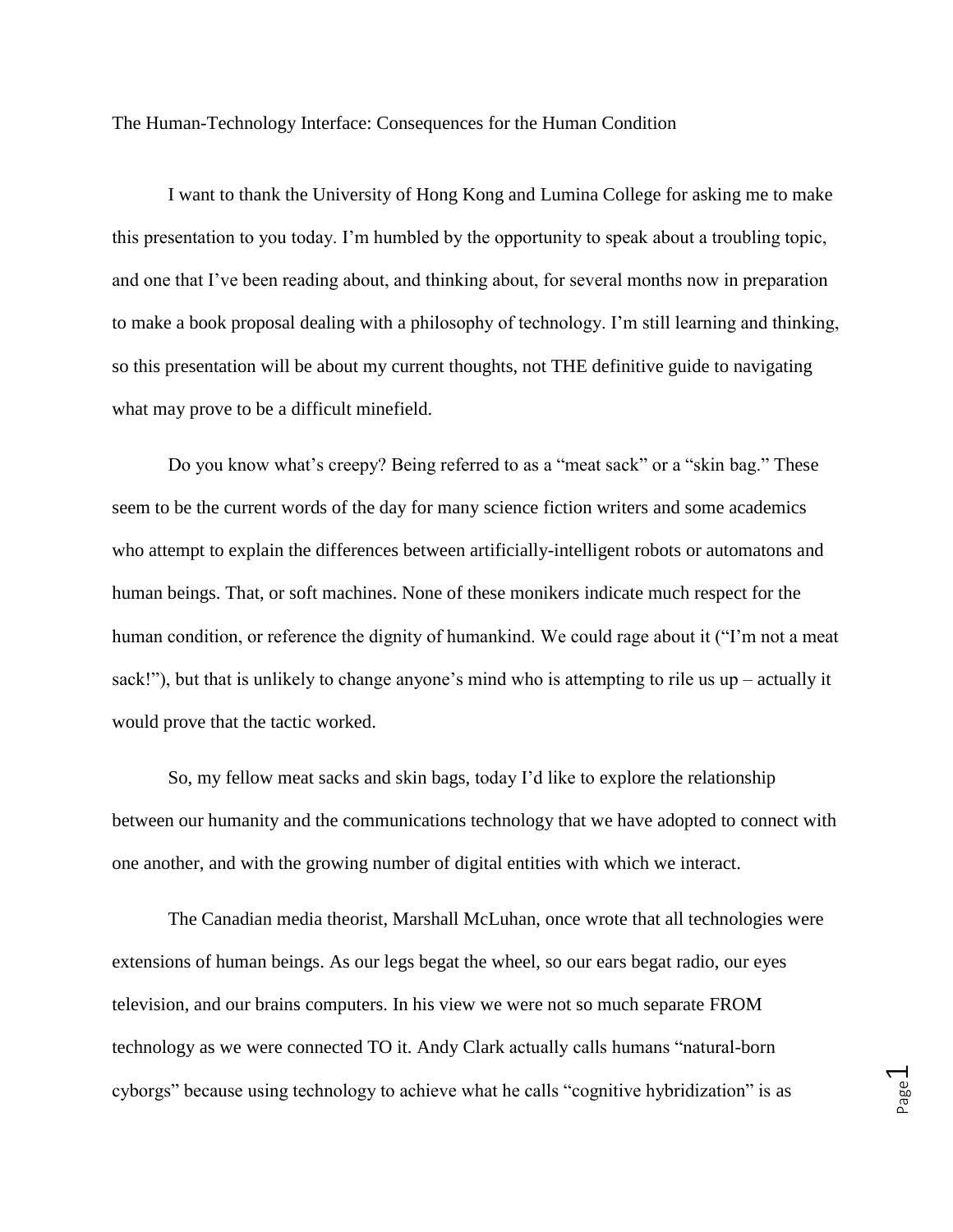"basic and ancient as the use of speech." The chiseling of stone to create or reproduce the Ten Commandments was, in his view, no different than developing brain-computer interfaces that allow us to control advanced prosthetic devices, replace a keyboard and mouse on a laptop with gestures, or even upload our brains into the cloud to achieve immortality.

I don't agree with McLuhan's or Clark's assessment, but not for the usual reasons. The usual reasons would have to do with rejecting most technological advances whatever – with the possible exceptions of indoor plumbing and electricity. I do not reject technology, I'm using it right now to address you. I teach using it five days a week. My home is full of it and I wrote this speech on a computer. And like the 95% of people in Hong Kong, I use a mobile device. I picked my provider based on which one had the best and least expensive international coverage. I'm probably not much different than all of you in regard to adopting communications and information technologies and putting them to use on a daily basis. But I still don't buy the argument that technologies – and especially communications technologies – are merely an instrument in human hands. What we think of naively as simply a device, a means of connection, an app-laden piece of technology to make life easier or more entertaining is far more than that.

To return to Clark briefly, "The human mind, if it is to be the physical organ of human reason, simply cannot be seen as bound and restricted by the biological skinbag. In fact, it has never been thus restricted and bound, at least not since the first meaningful words were uttered on some ancestral plain. But this ancient seepage has been gathering momentum with the advent of texts, PCs, coevolving software agents, and user-adaptive home and office devices. The mind is just less and less in the head." There's that meat sack (or skinbag) reference again.

But is that it? Should we be comforted? I get it. But the debate between those who embrace these technologies or explain their origins in human desire, and those who fear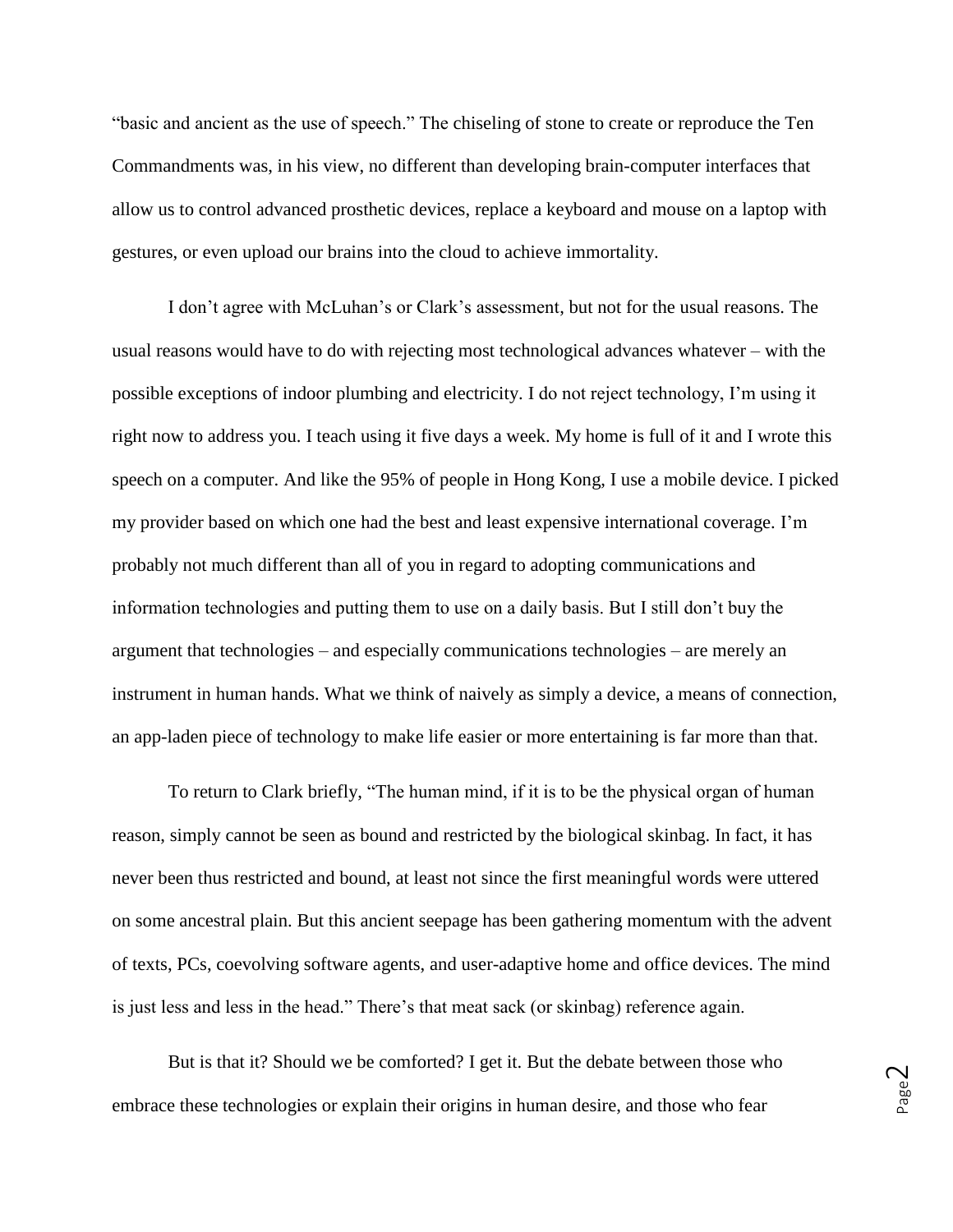technology and reject its "takeover" of human fate, is uninteresting. It is merely the opinion of one side or the other. Neither side of this debate – technophiles versus technophobes – are able to convincingly persuade all of us that they are right. Technology is too complicated for that; it has too much potential to be rejected and too much power to be dismissed. This debate is thus a deadend.

I want to avoid this deadend. I want to explore some implications of technology that I don't think are as easy to embrace or dismiss. I want to focus on what it means to be human, and how technological development may affect how we have to think about ourselves – how technology could change what IS, and what is NOT, human.

How would you define the human being – as animalus economicus, as homo faber, as a particularly clever ape or highly evolved crustacean? I personally like Kenneth Burke's definition: "Man is", Burke wrote, "the symbol-using animal, the inventor of the negative, separated from his natural condition by instruments of his own making, goaded by the spirit of hierarchy, and rotten with perfection." This is a complex definition, but humans are complex creatures. And although there is not time today to explore every nuance of this definition, I do want to emphasize three aspects of it.

First, human beings invented the negative. Burke explained that there are no negatives in nature. When humans began to use language, they needed a way to distinguish one thing from another: we could know what something WAS by knowing what it was NOT. We needed the negative in language just as we needed the zero (zed) in arithmetic – a completely artificial concept, but essential to making sense of symbols – linguistically or arithmetically.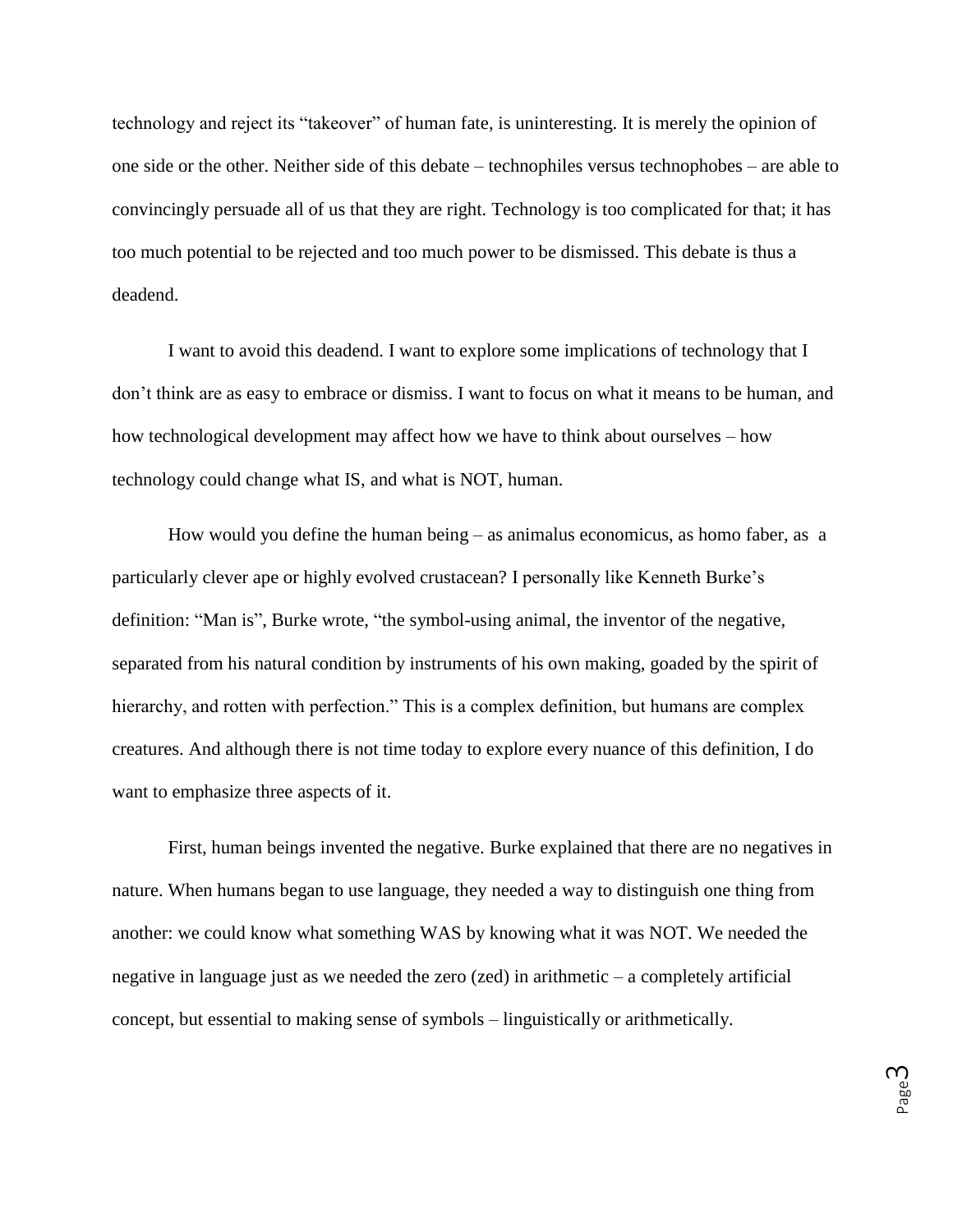Second, humans are separated from their natural condition – their nakedness and simplicity, their dependence on the provision of nature in the raw, by what they created and manufactured themselves. At first, merely roofs to escape the rain, clothing for warmth, basic tools to till the soil and so forth, until inventors and entrepreneurs developed more and more sophisticated systems to manufacture goods, provide services such as electricity, water, education, or entertainment. They sped up transportation and eventually connected with one another on a global 24/7 basis. Each time a new means of ease, movement, education or connection came into being, human beings were taken further away from their original condition – and in each case, they were separated by the instruments they had made.

Third is the spirit of hierarchy. What Burke meant by this is that human beings need to know the ORDER of things. Humans know that there are differences among us. Some are smarter, some stronger, some more beautiful. Some lust for power while others wish to be left alone to live without interference. But what matters the most in a society  $-$  is who is in charge, who makes the rules and enforces them? Humans are anxious without such knowledge. They are goaded by the spirit of hierarchy.

So man needed language – a way to act outside the merely physical. They needed what Burke called a means of "symbolic action." A way to write poetry, law, and news reports. A way to understand their situation, to evaluate it, to determine truth from falsity, the significant from the trivial, so that life could go on. This language enabled human beings to share their ideas, conclusions, imaginings and dreams. It gave them not merely an instrument, a tool, to wield in the world, but a dynamic context that could alter or confirm other human's perceptions and ideas and to establish and maintain the hierarchies that allowed them to live in understanding – accurate or not – of their plight. It also gave the means to settle disputes or to initiate them, to tell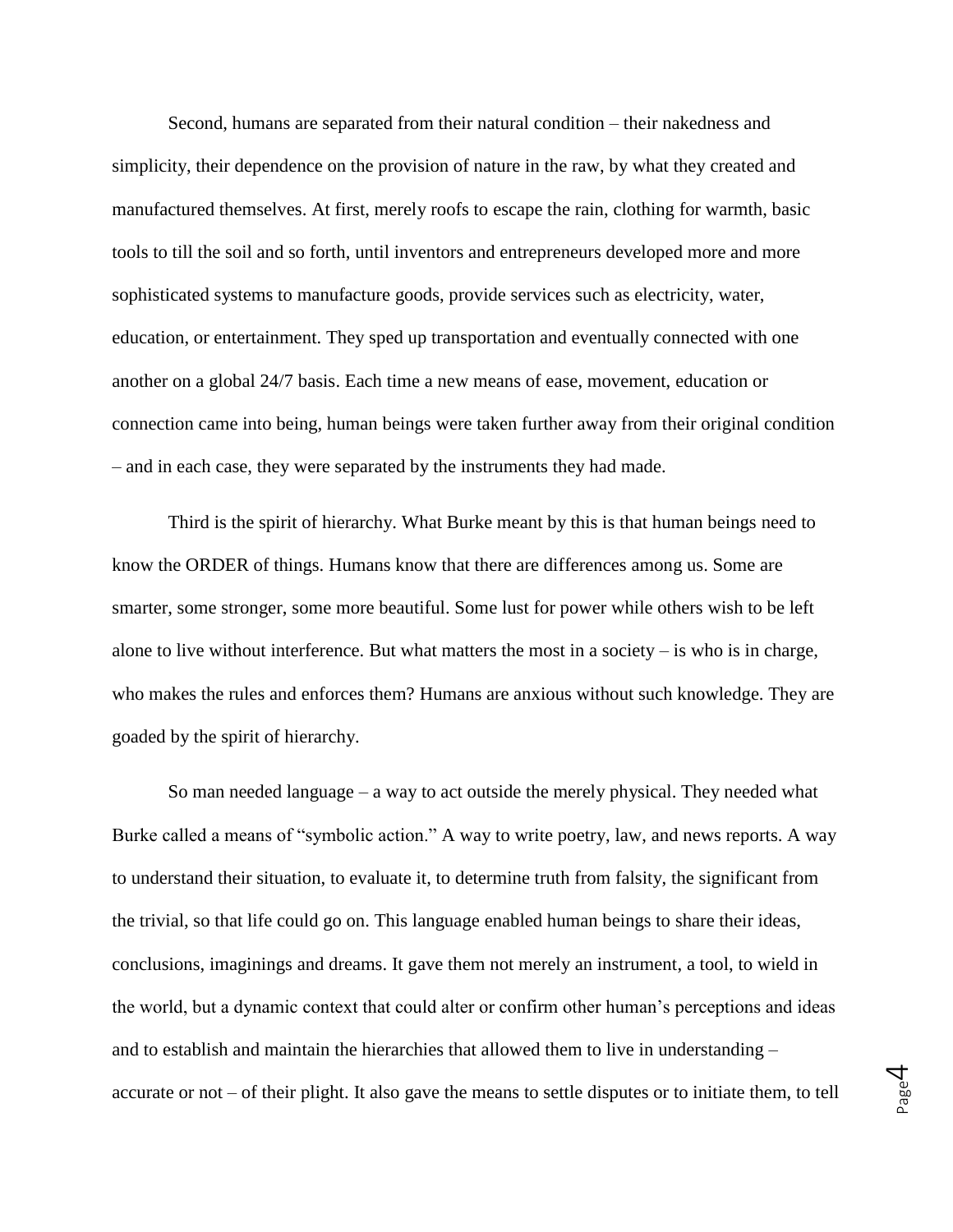truth or lies, to free or oppress. It provided both the single edge and double-edged sword – the means to cut both ways.

With language ability humans moved, I think, from mere skin bags to lingual beings – and became – as Burke would say – fully human.

Since human beings became lingual they have sought two enhancements that are relevant to us here today. First, they sought to repair, and then enhance, their humanity itself. They repaired it by developing correctives for their frailties. They created peglegs and hooks for missing limbs, eyeglasses and hearing aids for sensory deficits. They developed artificial hearts and pancreases, implants and transplants, the ability to move parts of their bodies to new locations to correct failings or accidents. They enhanced their memories by creating manuscripts, books, newspapers. They started schools to educate the young and scientific apparati to extend their capabilities through microscopy and telescopy. They began to work inside the human body itself, even to repair it while still in the womb. As they learned more and more about their world and themselves, they also began to enhance their humanity. Inert prosthetics transmogrified into smart prosthetics, making it possible for them to control techno-limbs with neurological connections. They began to tinker with the human genome to correct genetic faults. They began to talk about the ability to extend the human lifespan by growing new organs from stem cells to replace those that wore out and to upload human consciousness to the web or the cloud to create the possibility of a digital immortality.

As these developments occurred, they were, and are, considered progress. Progress toward a new humanity that would not suffer, would not die, would not be hampered by frailty that would prevent the achievement of a superman – essentially eugenics by another name.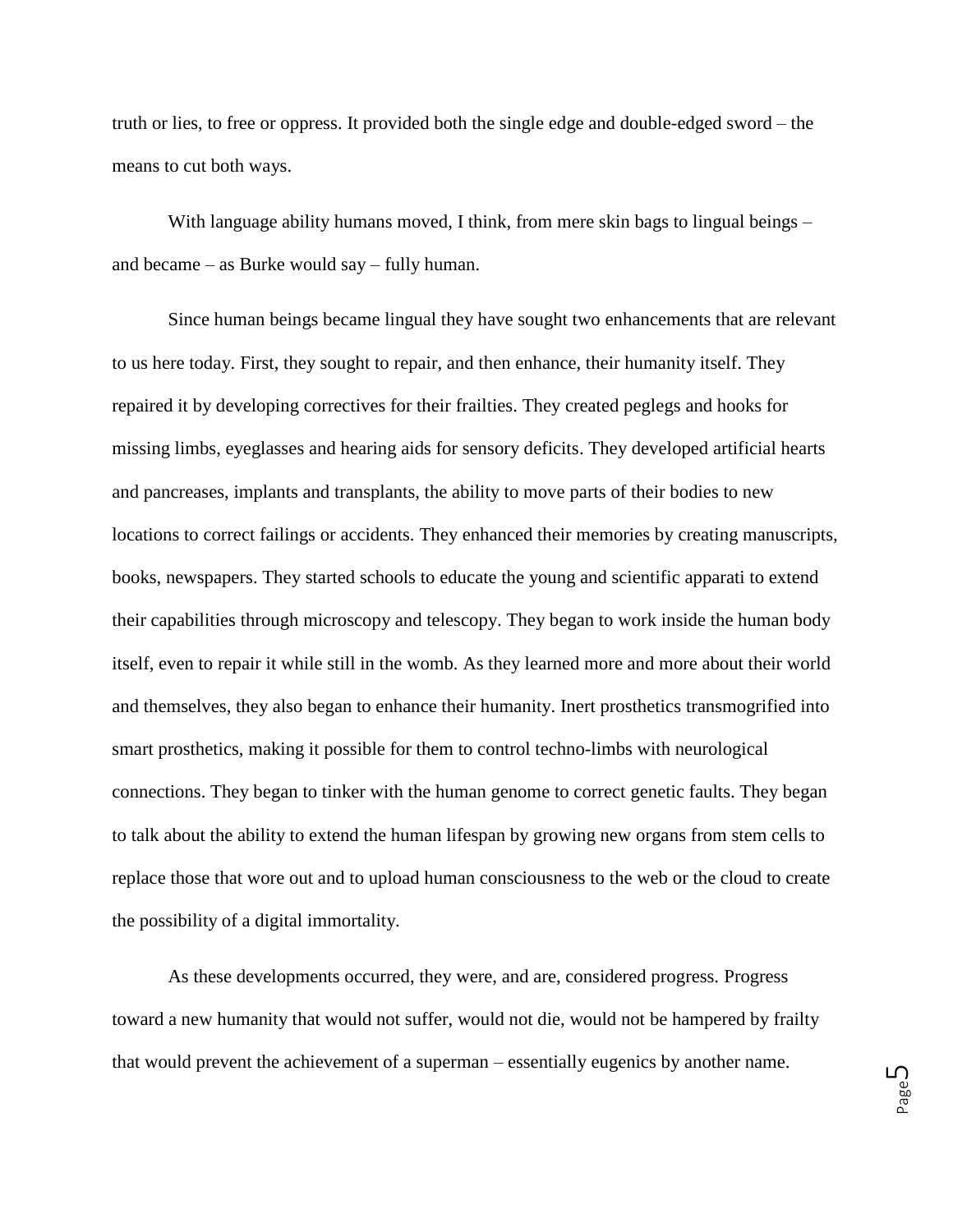Simultaneously, human beings were applying creative skill to create ever-more capable homonculi. The fully mechanical robots developed to replace workers on assembly lines to increase productivity were gradually made mobile, given new programming to mimic the decision-making of humans and christened "artificially intelligent." They were then given the ability to learn through trial and error how to accomplish designated tasks. The artificially intelligent robot that could accomplish specific tasks is now giving way to the artificial generally intelligent contrivance that will be capable of self-learning and replication. It will have skin mimicking the human, be anatomically correct to allow sexual engagement, will respond to facial expressions and gestures, and be capable of carrying on conversations about arcane and highly sophisticated topics. Already Sophia – created here in Hong Kong by Hanson Robotics – has achieved citizenship in Saudi Arabia – although this was probably more stunt than serious action. Already there is a brothel in Berlin staffed by sex robots. Gradually the awkward and inhuman monster of Frankenstein's making has become more human, more lifelike. A Presbyterian minister in Fort Lauderdale has called robots the next great mission field. A man in Britain has indicated a desire to wed his sexbot. And gradually these artificial beings are becoming lingual – the characteristic that separated humans from animals. We also refer to all of these developments as progress.

As the human becomes more technologically, biologically, cybernetically capable, so the cyborg becomes more human-like. There is even talk of robots becoming surrogates for the childless, carrying their progeny in artificial wombs. The human and the engineered human meet, coexist, co-create, co-operate in the lingual environment, perhaps even dispute the means of understanding their shared environment as they spar over the symbols used to create meaning to control their world to engage, in other words, in symbolic action. What, then, is human, and what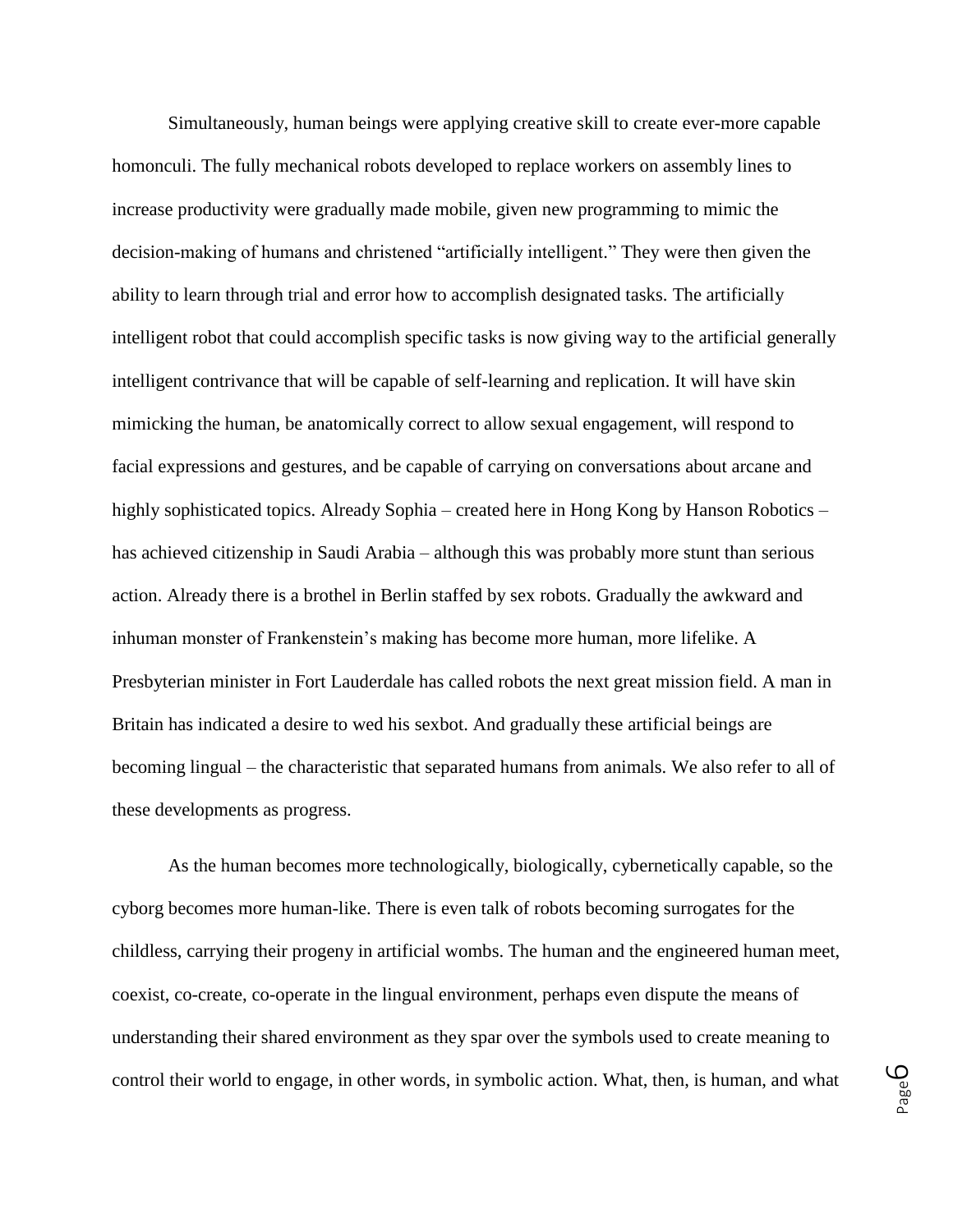is not? What is the line the human must cross to LOSE his humanity, or the line the robot must cross to GAIN it.

No, I am not predicting the apocalypse: the rise of machines and the termination of humankind. And I am not taking a position as technophile or technophobe. I'm also not a technological determinist who thinks we have already entered the zone where we are not able to control our own destinies because we have given over that power to technology. None of these perspectives, I think, are accurate reflections of our situation now, or going forward. All of these perspectives are too simplistic – too mundane – too philosophically uninteresting.

I do want to make several arguments, however – each informed by different understandings of the significance of technology generally, and of the relationship of human beings to these specific technologies.

First, to reference James W. Carey's examination of the significance of the original electric technology for communication (a lingual technology). Carey remarked that the telegraph was the first communications technology to separate the idea of transportation from that of communication. Before the telegraph, anything communicated had to be carried from one person to another, so the terms were used synonymously. The walker, the horseback rider, the wagon and stagecoach, even the train, all carried newspapers, letters and other correspondence from one place to another. But the telegraph was an altogether different phenomenon. It carried messages on "lightning lines." It did not depend on transportation, but was a system independent of transportation.

But this was not its most significant feature. What was more crucial to understanding the telegraph's innovative role in society was to recognize its use to control transportation. It was

Page  $\overline{\phantom{a}}$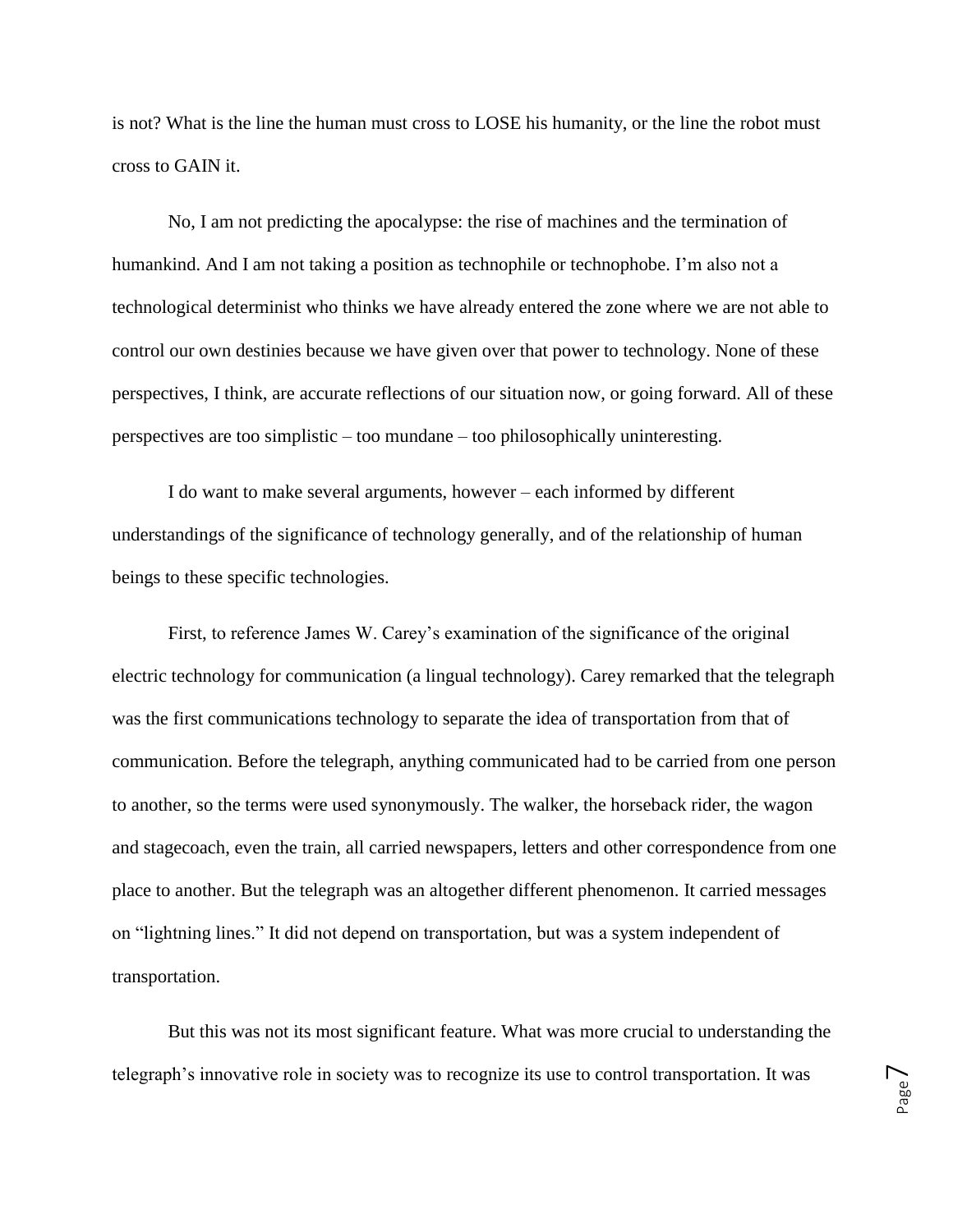crucial to the creation of railroad timetables and the prevention of collisions between trains using the same trackage. It was instrumental in the creation of time zones to regularize and control the planned arrival and departure of trains. It overlay the world not only with long distance submarine cables that enabled Great Britain to create the "All-red Route" that meant that a message could circumvent the globe without leaving British territory, but also standardized time zones that permitted businesses and individuals to better send their messages so that they could arrive in a timely fashion across vast distances. The telegraph also provided the means for financial, stock, and commodity trading to become more abstract, replacing the transfer of paper, cattle, grain, and pork bellies with trading instructions, prices, promises to pay, and money transfers delivered at the speed of light. Commerce quickened; capitalism was legitimized; wealth increased. The principle of efficiency underlay the spread of the telegraph and the telegraph, in turn, certified the wisdom of using efficiency as a yardstick to evaluate progress.

And the telegraph was expected to conquer time and space, introduce a more vibrant democracy, knit together a nation, and permit the evangelization of the planet – it had mythic dimensions: the speed of Mercury, the intelligence of Athena, the boldness of Icarus.

My first conclusion: Human beings use communications technology for control under the spell of the technological sublime: mythos.

Second is the perspective of Peter-Paul Verbeek on human-technology relations. He argues that technological artifacts play what he calls a "constitutive role" in the relations between human beings and the world. "When a technological artifact is used," he writes, "it facilitates people's involvement with reality, and in doing so it reshapes how humans can be present in their world and their world for them." Artifacts are, in essence, mediators of the human-world relationships, not as neutral intermediaries, but as co-shapers of people's existence. His examples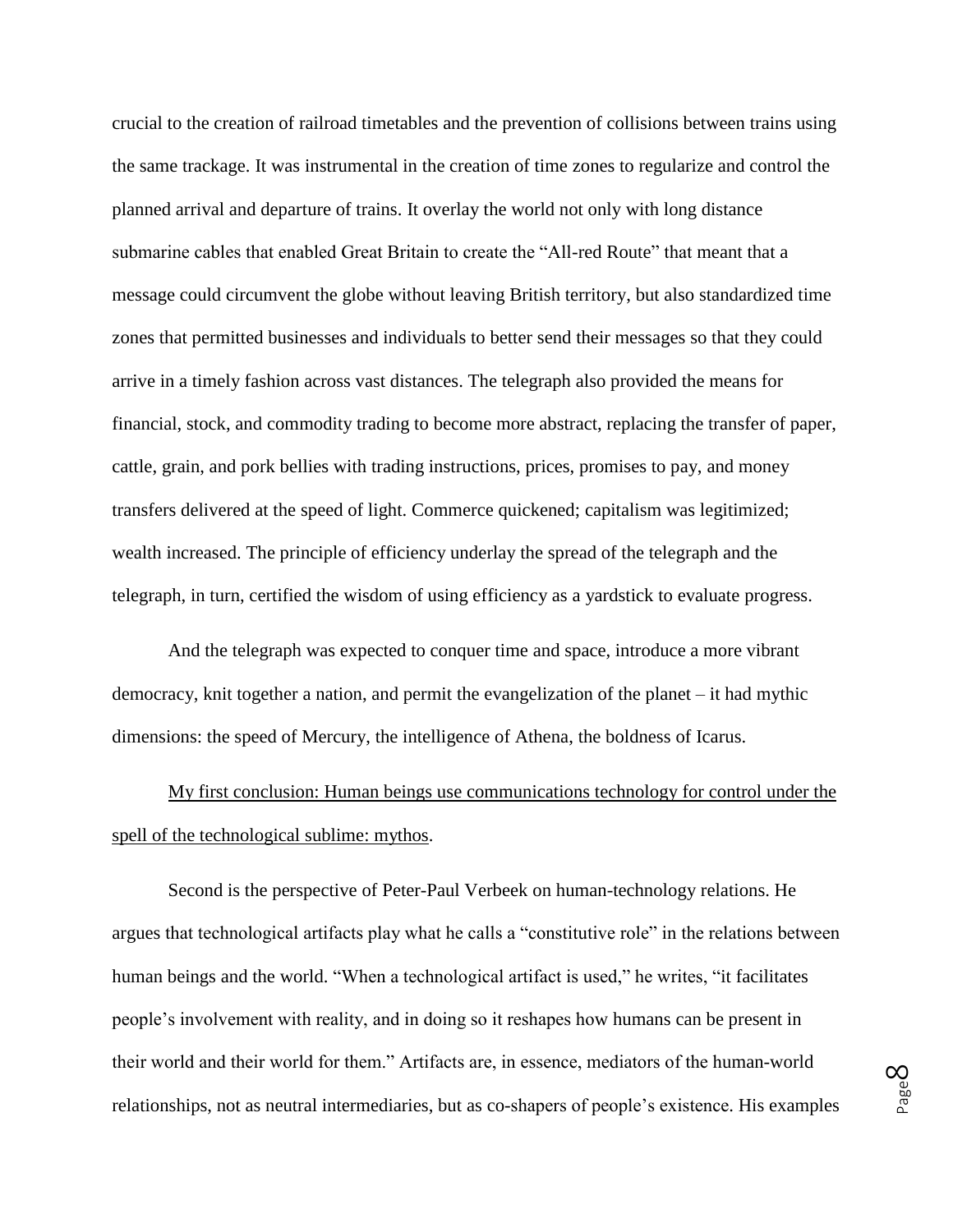include the telephone and the typewriter, technologies that emerged from the efforts of inventors to facilitate the world-relationships of the blind and hard of hearing. Human beings who did not suffer these infirmities, however, turned these technologies to new uses for the able-bodied, making them systems for general communication, which then helped shape what people thought of as "real." The telephone, for instance, took its place in homes and became the reality that demanded attention when it rang. It insistently interrupted leisure and work, meal preparation and enjoyment, child rearing and sexual relations. People allowed this technology to dictate their use of time and others to interrupt their routines including, eventually, telemarketers, poll takers, political solicitors and wrong number dialers. The telephone became a nearly unavoidable aspect of people's material environment and, as such, helped focus attention, affect behavior and values, and certify the significance of connection with others through technology as being equivalent to physical presence. People dreaded the middle-of-the-night telephone call on the assumption that it would be bad news; they anticipated the ring during daylight hours for its potential to deliver the good news of connection with the desired other.

Verbeek refers to this shaping of human behavior in response to the arrival of technology as technological intentionality. By this he does not mean intentionality as we would use it to refer to our own intentions. My intention, for instance, to address the human—technology interface in this presentation. What Verbeek means is that technologies direct people's minds and actions in particular ways. The telephone directed their attention, provided the basis for their anticipations as they encountered its ring at different times of the day. The fact that it mediated people's response to their world once it was ensconced in their homes should be seen, he wrote, as "a specific, material form of intentionality." The telephone induced specific behaviors from its users. Verbeek claims that analyzing technological mediation makes it clear that technologies

Page  $\mathcal O$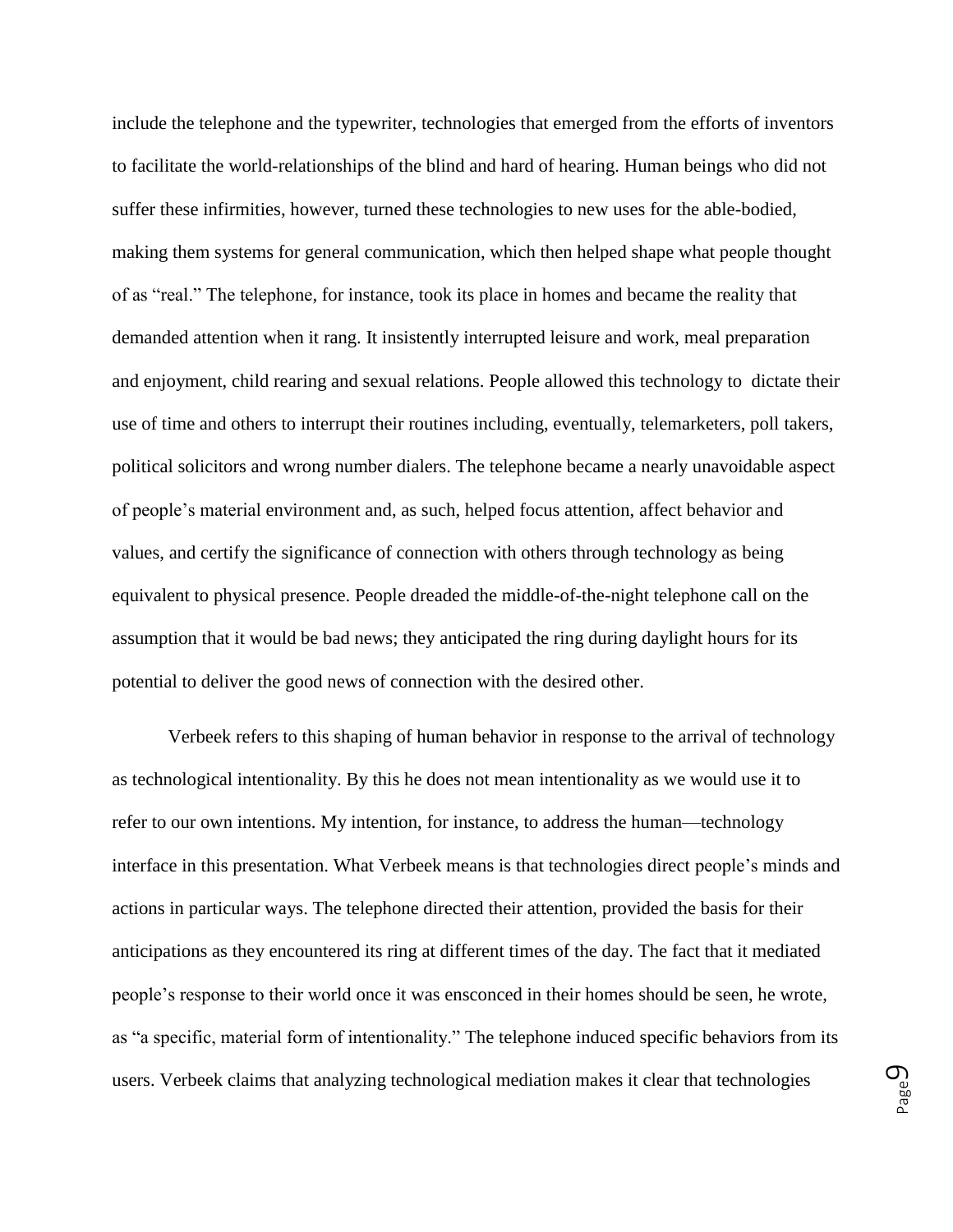always shape human actions, so seeing them as the influences they are on human actions should lead people to attempt to give such influence a desirable form.

My second conclusion: Technology has intentions that human beings respond to as an aspect of their material world. They should try to shape technology into desirable forms so that they can control their material environment.

Third is Langdon Winner's perspective on the politics of technology. To Winner technology change "expresses a panoply of human motives, not the least of which is the desire of some to have dominion over others." It is not merely political institutions and practices that define politics proper to Winner, but also the tangible arrangements of technology that enable political solidarity and fragmentation, dissent and acquiescence, the exercise of power or resistance to it.

The development of highly centralized and directed technologies, such as production technologies, public utilities and other infrastructure elements, all of which are seen within society as crucial technological systems that must smoothly function for society to flourish, have tended, Winner says, to eclipse any consideration of moral or political reasoning outside the practical necessity of maintaining them. And when these technologies are seen as particularly dangerous or vulnerable to disruption, such as nuclear power plants and enrichment sites, then everyone associated with their ongoing functioning must be subjected to background security checks, covert surveillance, wiretapping, informers, and even emergency measures under martial law – all in the name of security expediency that overrides any other considerations of privacy, intrusion, dignity, or relationship – that might otherwise receive a moral examination.

Page10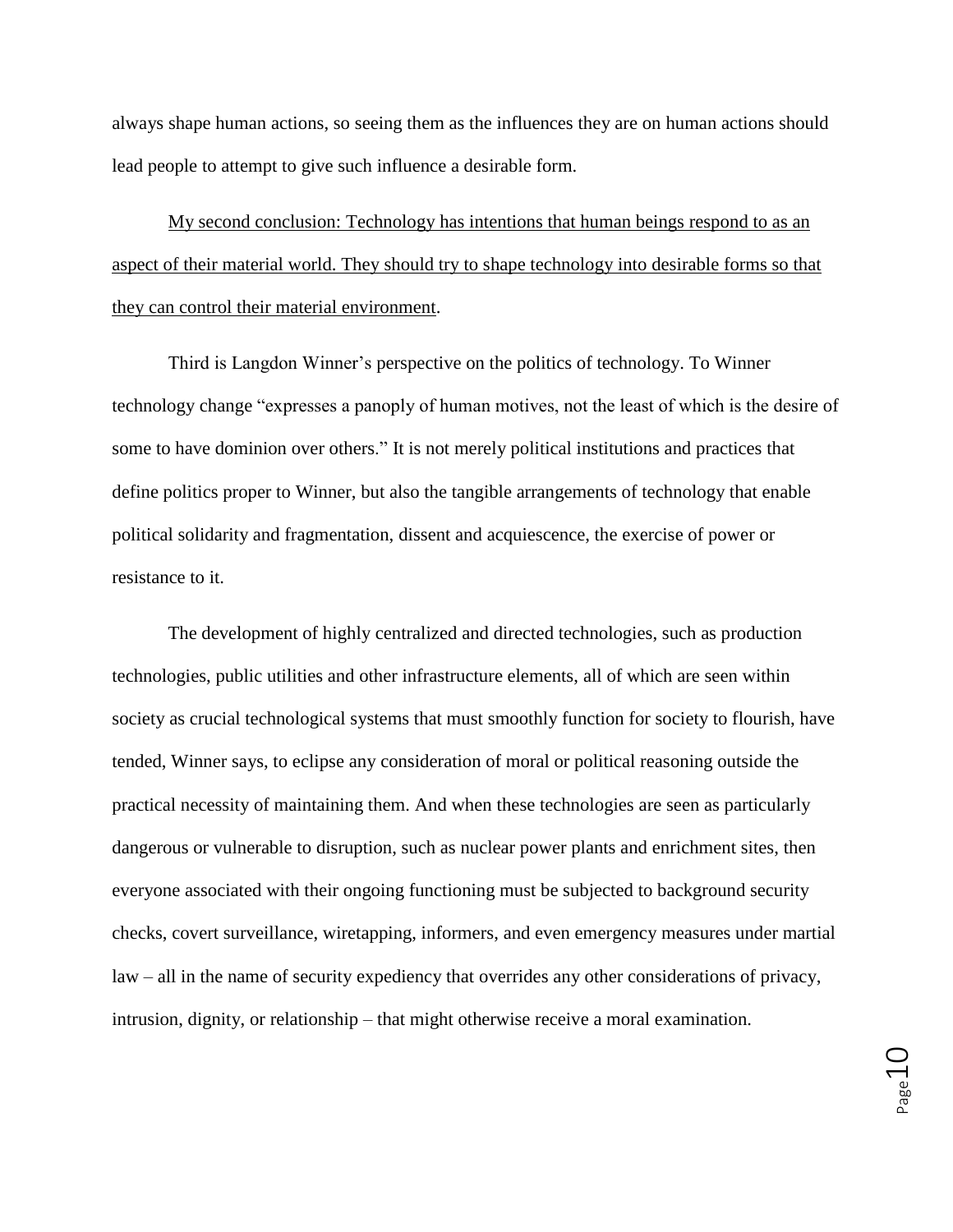My third conclusion: Technology, then, constitutes an instrument of oppression or liberation outside the moral considerations of human existence.

I'll mention, fourthly, the perspective of Andrew Feenberg, who comments on the instrumentalist orientation toward technology with the observation that "technology gives the illusion of godlike power to master nature and bend it to our will." This is an illusion, he says, because humans are finite beings who would better understand technology if they recognized that their ontological finitude should result in an approach of restraint when it comes to technology. Instead, humans have allowed technological development to leave the hands of craftsmen who saw it merely as a means to improve their own performance of craft, to capitalist enterprises and their agents that only understand it as a means to increase profit. While both of these understandings define technology in instrumentalist terms, the replacement of the craft interpretation by that of the capitalist one is what has led to the illusion of mastery and played into the hubris of humanity. This replacement has led to the moral question of hubris: "What is the ultimate reality – the object of science or the world of experience?" Technology, of course, is the object of science. Should its demands (if we can call them that) – the demands for greater efficiency, greater profit, greater power, further development into an ever-closer replication of human abilities – have more purchase in the human lifeworld than the actual experience of people IN that lifeworld – people who know, as David Nicholson put it – that someday they are going to die and that technology is incapable of doing anything for their souls?

My fourth conclusion: Instrumentalist interpretations of technology emerge from the hubris of humanity.

Let me mention only briefly here the recognition by Martin Heidegger that what technology reveals is not its power or the uses to which humans might put it – it has no essence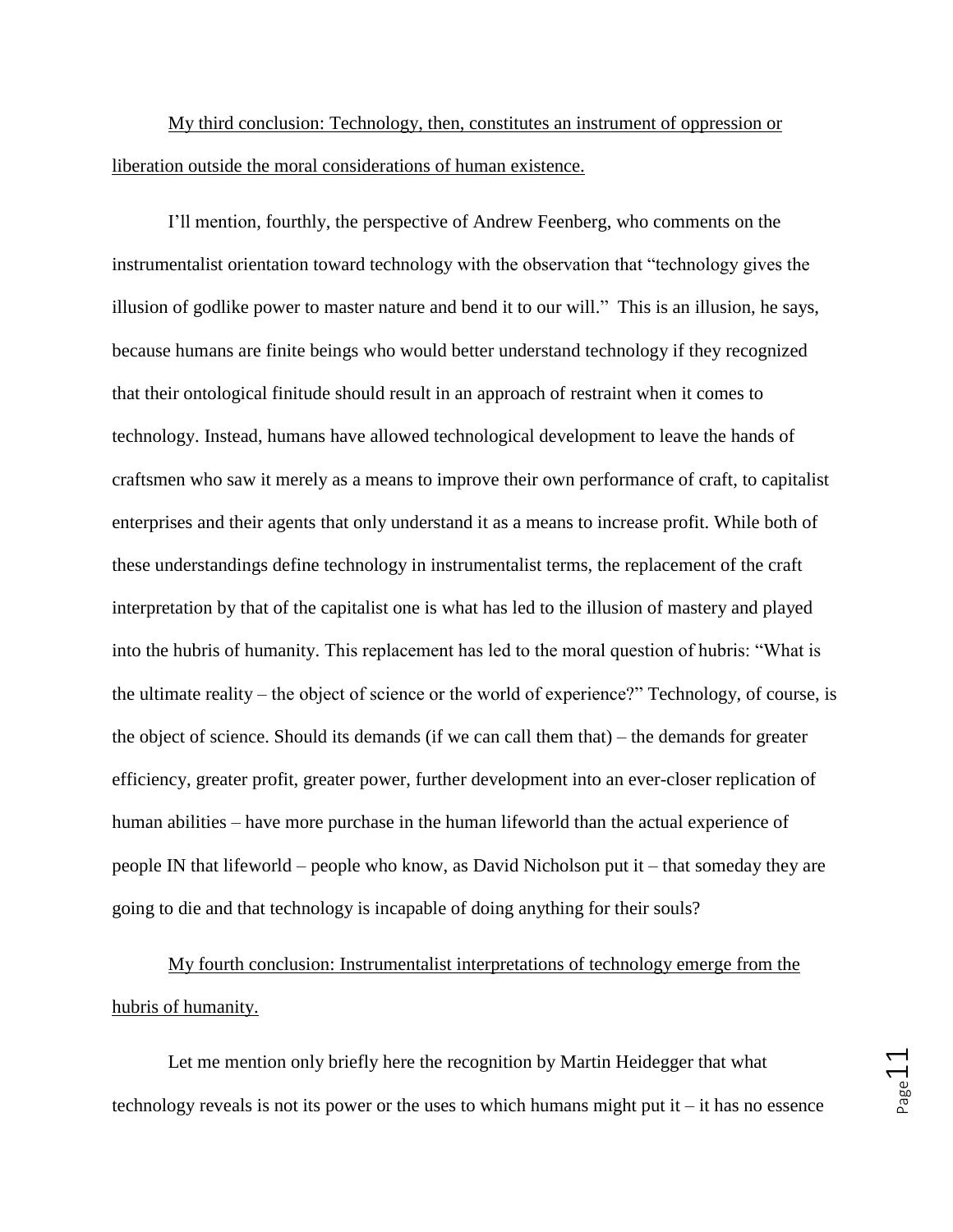we can see by examining it, however closely – but the human need, desire, or hubris that has led to its creation. People crave communion, communication, the common, so they develop technologies that can provide a measure of this on a planet of many billions who do not know nor understand one another's traditions, cultures, or disparate values. People crave control and certainty, so they develop technologies that they believe will provide a measure of it – and thus predictability to everyday life – in an uncertain world fraught with chaos and randomness. People seek recognition and status, to make a name for themselves, so they invent and develop and apply technologies to raise themselves above others and, in some cases, control others through the application of what they have achieved.

My fifth conclusion: Technology is a transparent expression of the underlying and unrequited needs of humanity that itself created the very deficits that it develops technology to correct.

Next, I want to introduce a perspective from Primavera Fisogni who, writing about a very different phenomenon – the rationales for terrorism and its inhuman manifestations – nevertheless provides a clue as to how we could, perhaps, better understand humans' relationship to technology. Fisogni writes that "the close society where terrorists are indoctrinated is the very heart of their dehumanization. Precisely the process is at the origin of the terrorists' deprivation of sensing," sensing being "an original experience of the human being and . . . . deeply related to the human condition of being in the world," a concept based in the work of Thomas Aquinas.

The reason this is relevant to our examination today is that the development of technologies – and especially those imbricated in the effort to communicate – have replaced the original condition of humans as finite beings with illusions of enhancement and immortality that paradoxically dehumanize them as they increasingly develop capacities and perspectives that are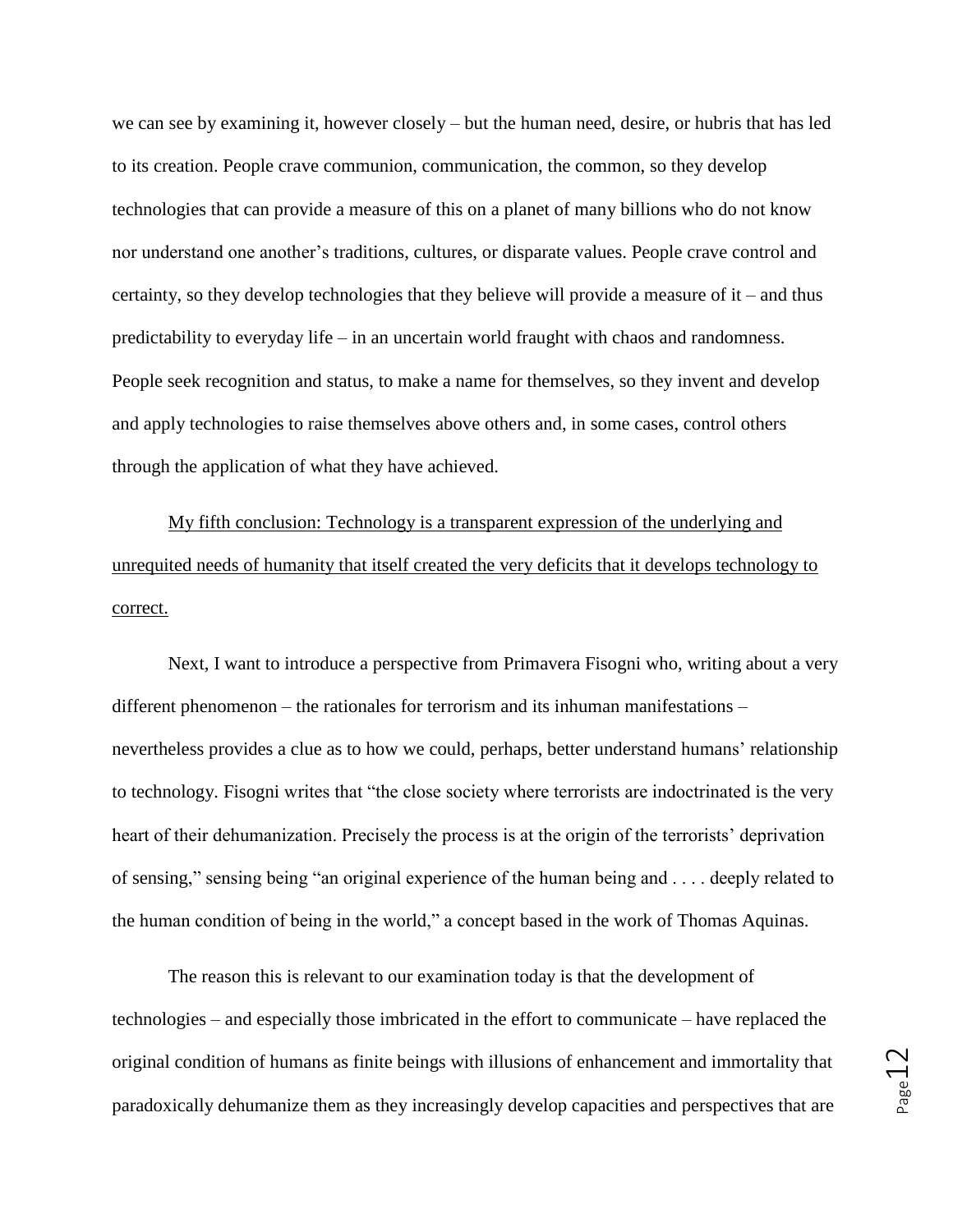more mechanical or synthetic than anthropomorphous. We have supplemented, and then gradually replaced, what we might call our original sensing equipment with technological capabilities that paradoxically limit our organic relations with the world in favor of technologically mediated ones that we believe to be superior. We have, like terrorists who have lost connection to their true human condition, likewise lost our sensing ability that connected us to other frail human beings. Those that we care most about we increasingly know, or connect to, via technology rather than human touch.

My sixth conclusion: Technology use deprives us, and then replaces, our essential and delimited human existence.

Finally, Ivan Illich. Illich argued in favor of what he called a convivial society, a society in which individuals rather than managers – entrepreneurs, owners, developers – were the focus, a society where the triadic relationship between persons, tools, and a new collectivity was the focus – not efficiency, profit, empire, or a transhumanist vision. He advocated an austerity that would conserve personal relatedness by limiting the human propensity for escaping from their skin sack and replacing it with a personal technological cocoon that would separate and isolate people in the name of solidarity.

I have pushed Illich's ideas here beyond his 1972 treatise, but I think this expansion is true to his original vision. This sets up my seventh conclusion: technology is an expansive and destructive force in the hands of a managerial class that dehumanizes humans in the interests of technological values.

We have now arrived at the crux of my argument. This crux, or nexus, is based on these several perspectives. Allow me to summarize: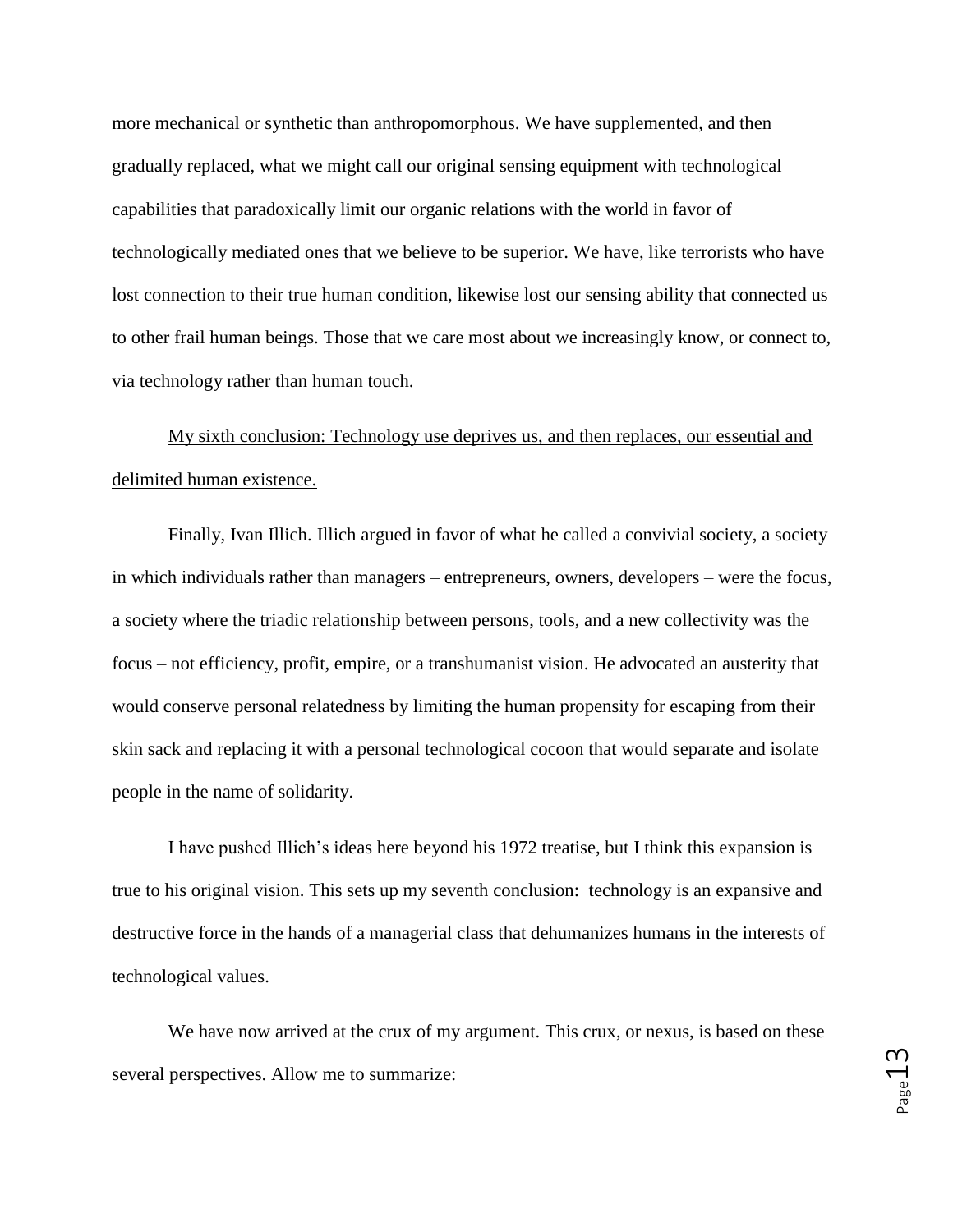- James Carey: Human beings use communications technology for control under the spell of the technological sublime.
- Peter-Paul Verbeek: Technology has intentions that human beings respond to as aspects of their material world. They should try to shape technology into desirable forms so that they can control their material environment.
- Langdon Winner: Technology constitutes an instrument of oppression or liberation outside the moral considerations of human existence.
- Andrew Feenberg: Instrumentalist interpretations of technology emerge from the hubris of humanity.
- Martin Heidegger: Technology is a transparent expression of the underlying and unrequited needs of humanity that itself created the very deficits that it develops technology to correct.
- Primavera Fisogni: Technology deprives us, and then replaces, our essential and delimited human existence.
- Ivan Illich: technology is an expansive and destructive force in the hands of a managerial class that dehumanizes in the interests of technological values.

Now, the crux of the matter: technology has demonstrated, and continues to do, enormous good for some people who, for a variety of reasons, have found their ability to engage in a full human life compromised in some fashion. Robots are now assisting in care for Alzheimers' patients. Neuro-prosthetics are allowing those injured in accidents or war to begin to control their artificial limbs by learning to do so by thinking so as to activate the appropriate muscles. Dangerous jobs are beginning to be filled by robots that will likely save lives. Cochlear implants enable the deaf to hear. Soon medications will be delivered by nanobots traversing the blood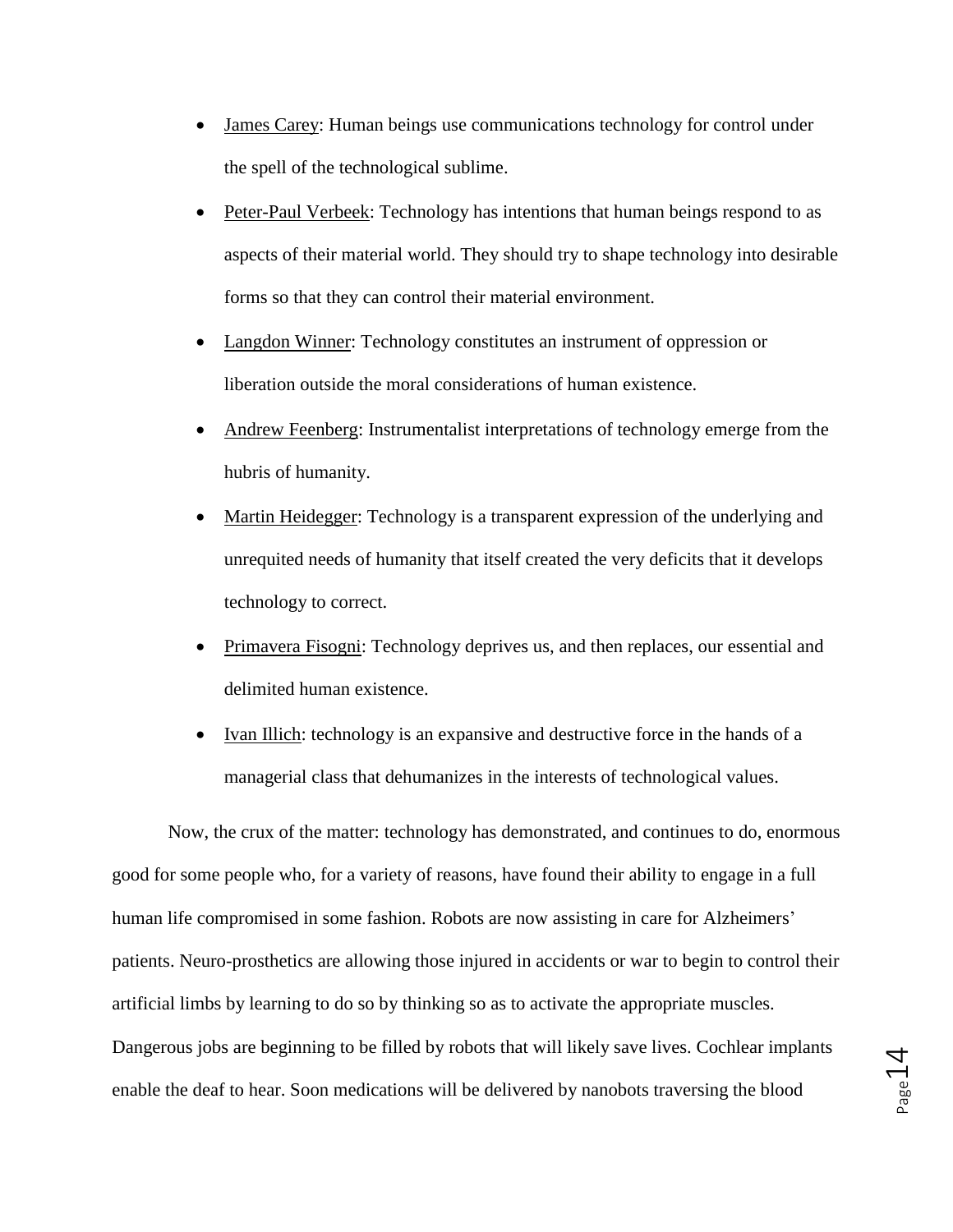streams of patients. Autonomous cars are expected to reduce accidents and thus save lives. Heart scans and MRI images can be analyzed far more quickly by artificial intelligence than by cardiologists, radiologists or neurosurgeons. All of these developments will assist people to live fuller lives – physiologically speaking.

However, at the same time, the internet and social media sites are being weaponized to control information and political decision-making. The Amazon smart speaker, Alexa, is laughing at people. And Brendan Canavan at the University of Huddersfield has said that people should fear themselves "becoming more artificial by outsourcing important actions and decisions to devices like her. "The Guardian newspaper carried a story in late March this year detailing the various ways that robots have introduced new mechanized dangers to the world – from the death of a pedestrian by an autonomous Uber vehicle, to surgery patients dying from robotic surgery when parts fall into their bodies or the machines turn on and off at the wrong time, to South African soldiers dying when a semi-autonomous anti-aircraft gun jammed and then fired highexplosive rounds at them. Another report about the introduction of algorithms in Arkansas to replace human decision-making about the needs of the chronically ill resulted in many people's life support systems – including in home care for those with multiple sclerosis and cerebral palsy – to be drastically reduced. *The Verge* website reported on March 21 that: "Algorithmic tools like the one Arkansas instituted in 2016 are everywhere from health care to law enforcement, altering lives in ways the people affected can usually only glimpse, if they know they're being used at all. Even if the details of the algorithms are accessible, which isn't always the case, they're often beyond the understanding even of the people using them, raising questions about what transparency means in an automated age, and concerns about people's ability to contest decisions made by machines."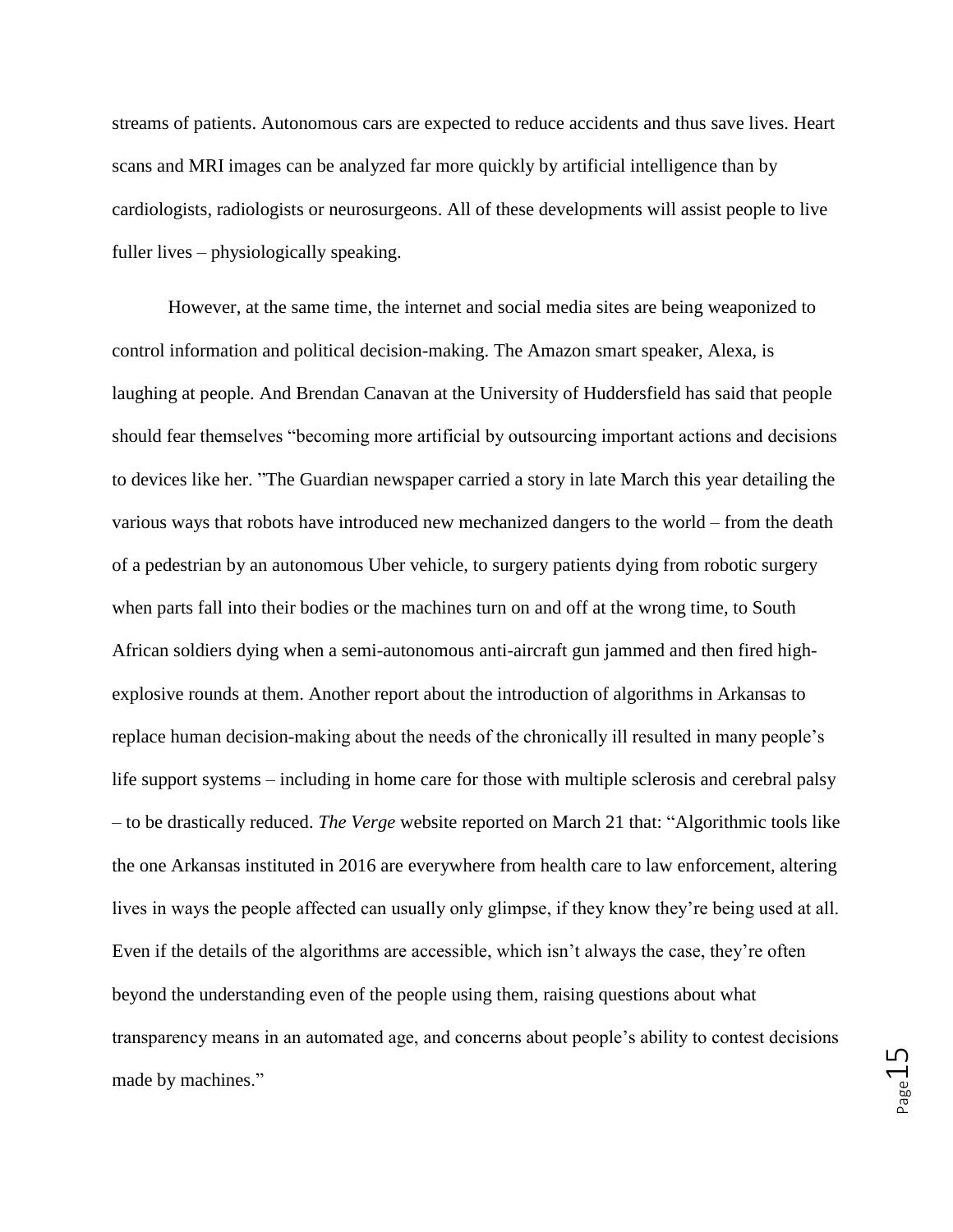So what technologies are to be encouraged and what discouraged? Let me suggest the following. First, whatever technologies are developed should only be distributed or sold after a comprehensive review of their potential benefits and harms – not merely in the medical, construction, or manufacturing spheres, but in the moral sphere as well. The question of the point of developing the technology should be carefully examined. Is there a reason that a human capacity should be replaced by an artificial one? Will the existential condition of the people affected by the technology be enhanced by it, or will they find themselves responding to the demands of the technology without recourse because some industry scion determined that it would be good for them. But were they adequately consulted about whether they needed or wanted the replacement?

Second, is there an assumption underlying technological development that can be sustained in the light of day? Corporate developments for purposes of profit, or expansion, are inadequate rationales for new technologies – even of new pharmaceuticals and delivery systems that claim to correct diseases or conditions that are, at worst, inconvenient. Advertising such products using fear tactics or attempting to put pressure on physicians through encouraged patient demands are not ethical by any measure. Such technologies and their accompanying marketing tactics should be condemned.

Third, many technological developments are as oppressive as they are liberating. The appropriate measure to apply to evaluating technological change should be the question of whether the human condition is to be eased or impeded by the development, whether humanity will flourish as a result of the technology, or find itself enthralled, captured, or addicted to it. Fascination with change is not an ethically adequate rationale, and certainly creations that are more efficient in capturing resources – whether financial or time-based, or those that lead to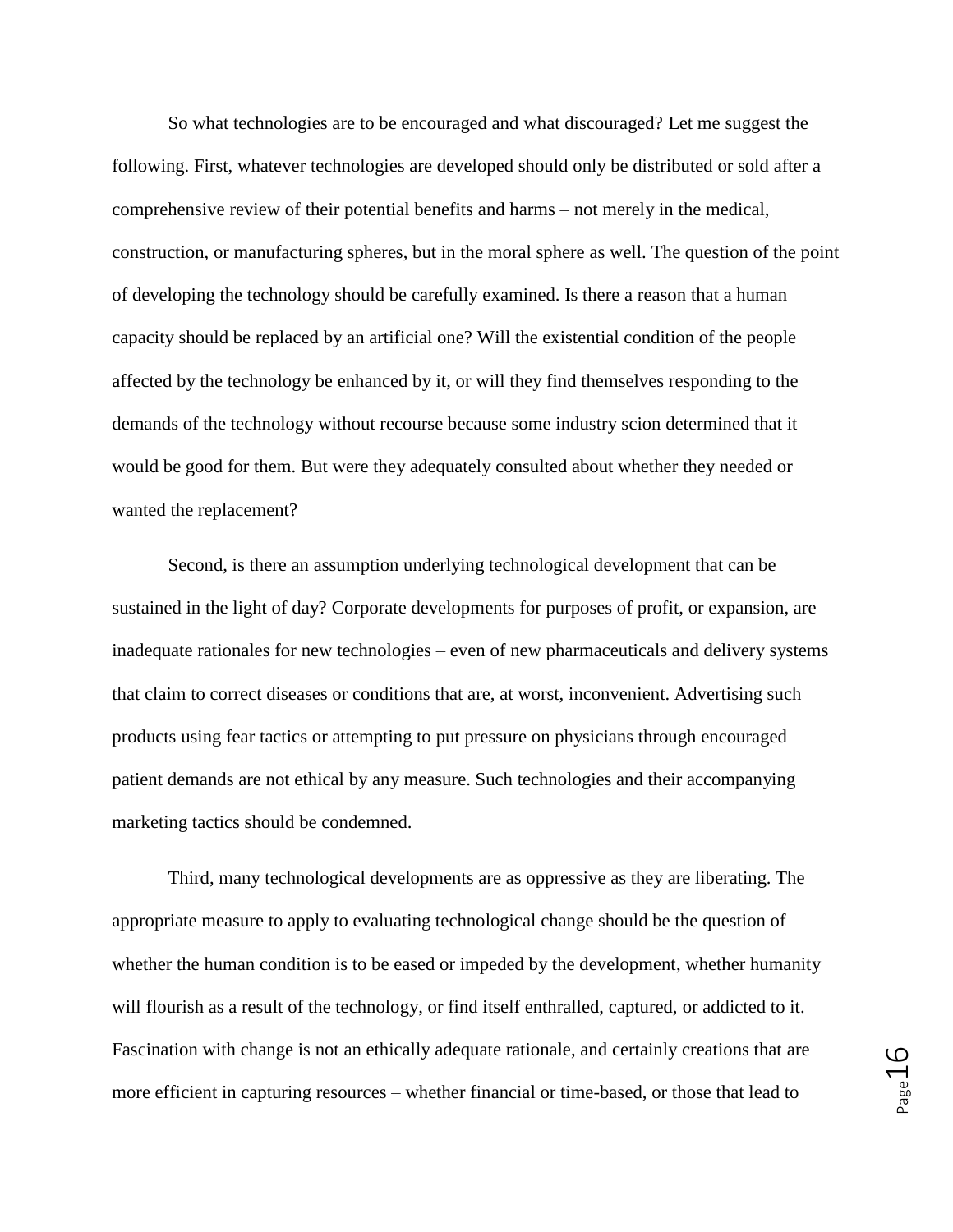addictions of such severity that people are prevented from participating in normal everyday life and contributing to the well-being of others, should be avoided, and their dangers clearly delineated through educational and mediated systems. Human frailty should not be exploited..

Fourth, all of us need to be mindful that technologies are not merely instruments that we can put to certain purposes. To see them merely as means to our own ends is to fail to see through them to what lies beneath. A technology whose creation is a function of the will to power will not shed that foundational element because we learn to use it in a different manner. It will still enable some people to find an easier way to elevate themselves at others' expense, or to control the thoughts or behaviors of others, regardless of what more benign use we believe we can use it for. Human beings are excellent rationalizers. We should not rationalize our way out of enslavement because we manage to explain consequences in a way we find acceptable. Eventually what is hidden by our excuses will out, as will our hubris. Technologies we adopt become part of the human repertoire to experience life. As Peter-Paul Verbeek put it, "technologies give shape to what we do and how we experience the world."

Fifth, the efforts to make humankind more mechanical merely to make people stronger, faster at calculation or decision-making, more capable of absorbing massive amounts of data, or even immortal, along with those that aim to make robots more spontaneous, capable in conversation or lending a listening ear, more human to the touch, more capable of replacing basic human capabilities such as bearing children, raising them to adulthood, or having a fulfilling job or career, should be stopped before what I call the "crossover" occurs. This crossover is the point at which that which is human and that which is not crosses over into the opposite domain, and it becomes problematic to know one from the other. This is the theme of many current dystopian fictional accounts of the human future, best exemplified by "Black

Page17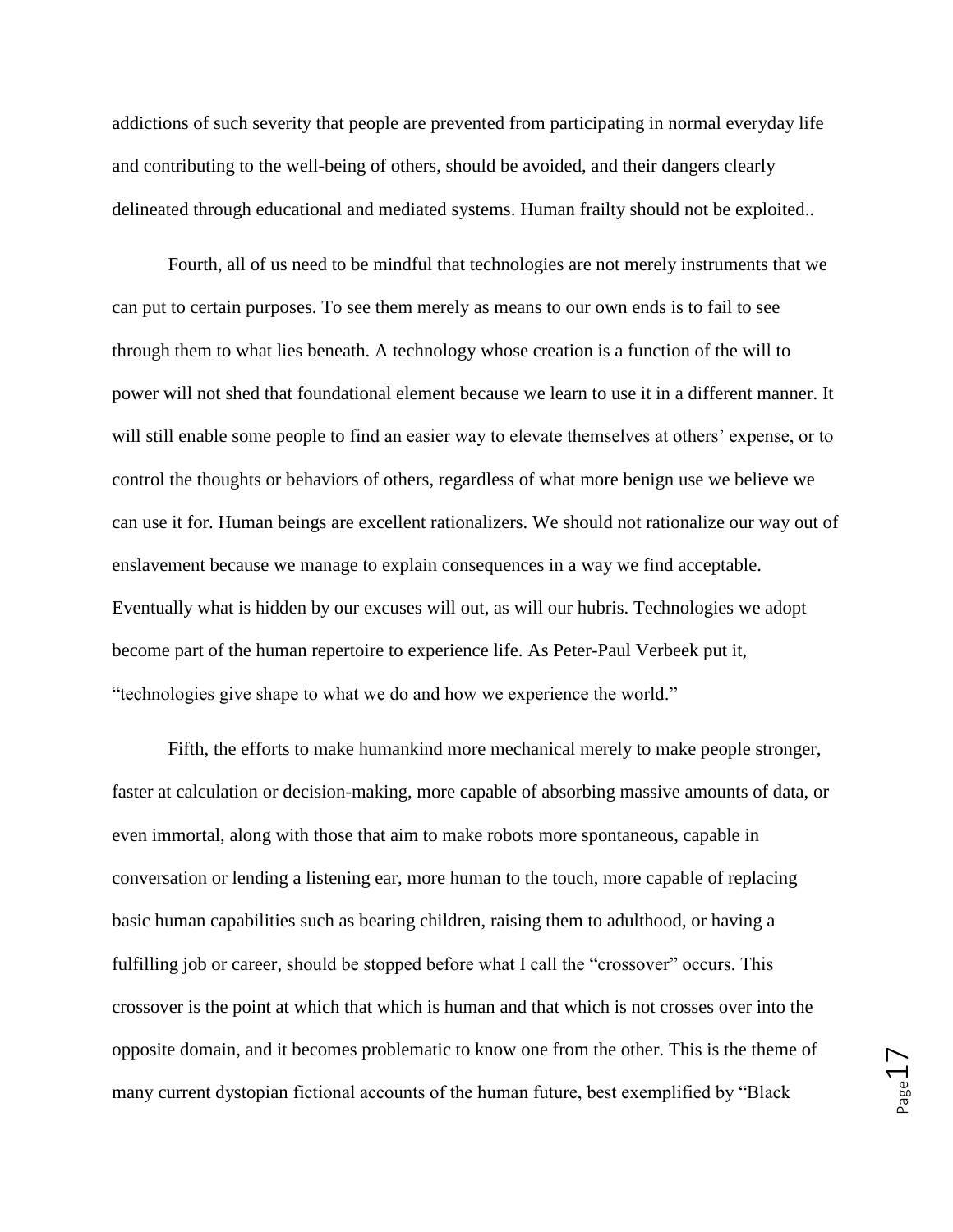Mirror," but including such films as "Her," "Ex Machina," "Chappy" and Steven Spielberg's recent "Ready Player One," that takes the issues I've addressed here into the realm of virtual reality.

Finally, we are smack up against the issue of reality itself. Our lifeworld is about to become only one of two or three that people will have to navigate and make sense of. Their everyday lifeworld will be subjected to augmentation by the layering of data through technological projection onto it. Perhaps this will add useful data. Perhaps it will clutter everyday existence to such an extent that it will be exhausting, or it will become a new means by which some people are able to lord it over others, or hack others' reality, spread fake information to lead people to decisions that are not to their own benefit. If information is power, then false information, lacking clear differentiation –is illegitimate power, unchecked.

And then there is virtual reality – the reality to replace the physical world with an ersatz one, enabling people to have new experiences in new environments without realistic consequences. Reality with a re-do button. Jumanji – the latest incarnation. What are the consequences for the human situation, for how people treat one another? Will they be able to tell the virtual from the physical, especially as the technologies now under development allow the realism of video games to increase exponentially in real time, people to replace the features of an avatar with their own or others' images, and participate in the direction and endpoint of games – and this is merely in the gaming world. Apply this in scenarios that people typically encounter in the physical world. Do these two worlds then merge into a single experience, with behavior making a smooth transition between one world and another with such finesse as they become indistinguishable to the mind? Must there be a physical prop – a crutch – somehow available to

Page18